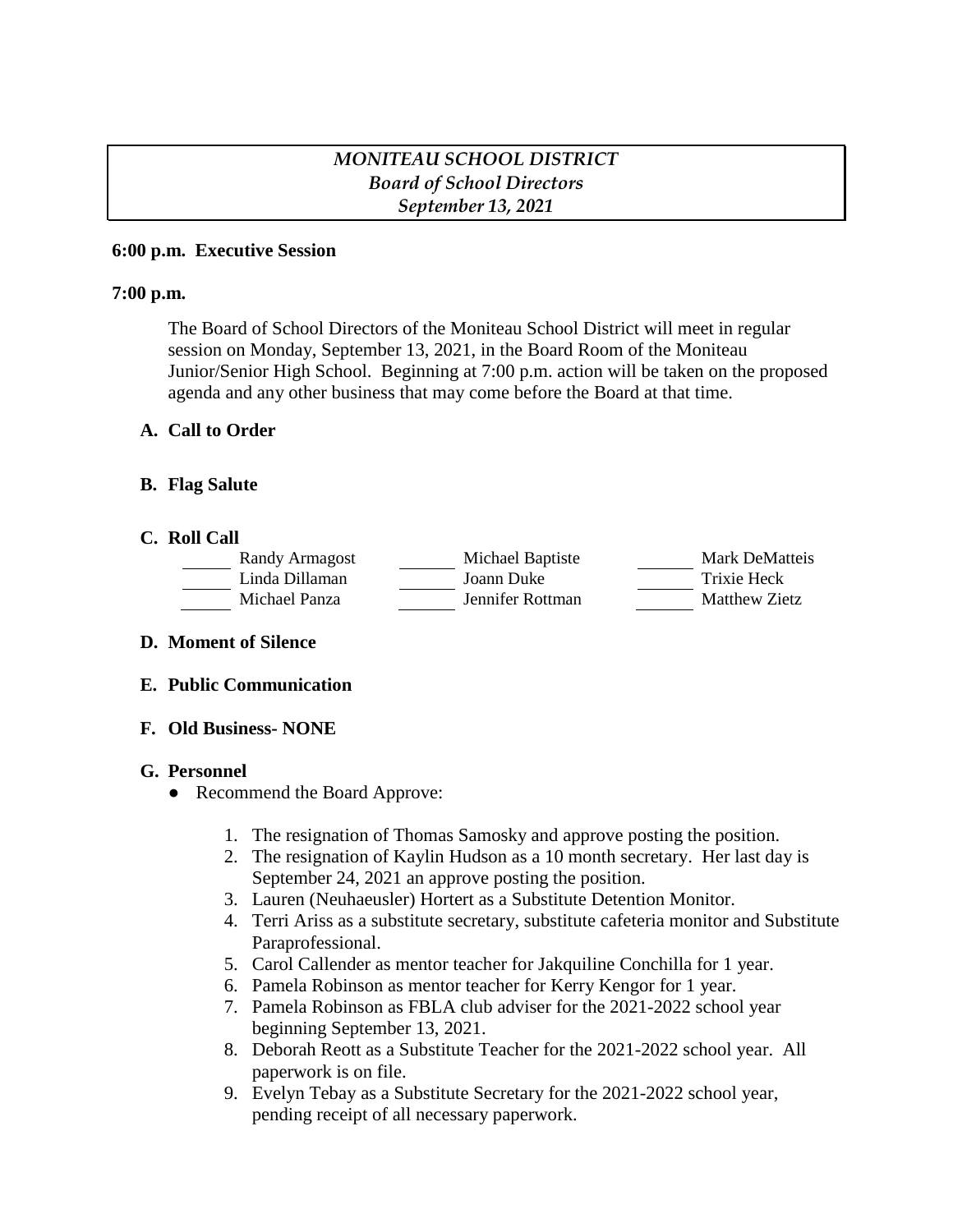- 10. The contract with Luke Kunkel and the Moniteau School District as Director of Athletics and Director of Transportation from9/20/2021 to 9/19/2024.
- 11. The contract with Carrie Plecher as Director of Food Service from 8/24/2021 to 8/23/2024.
- 12. Employee E-21-10 leave.
- 13. Approve the following individuals for the Occupational Advisory Committee for the 2021-2022 school year.

| Bryan Dean              | <b>Agriculture Education Instructor</b>     |
|-------------------------|---------------------------------------------|
| Lance Fox               | <b>High School Principal</b>                |
| Aubrie Schnelle         | <b>High School Assistant Principal</b>      |
| Wade Vogan              | High School Guidance counselor              |
| David Schultheis        | <b>Current FFA President</b>                |
| Jeff Campbell           | Director of Buildings and Grounds           |
| Chip McGuire            | Equine Farrier /Management                  |
| <b>Robert DeMatteis</b> | Livestock Producer (beef, goat, mink ranch) |
| Jason McBride           | Food Service, owner beef producer           |
| Ken Schultheis          | Beef production, manufacturing              |
| Mike Schnelle           | Marketing and promotion                     |
| Lee DeMatteis           | FFA Alumni                                  |
| Peyton Karner           | FFA member student                          |
| Gus Thompson            | Food Service                                |

14. The following individuals as Homebound Instructors for the 2021-2022 school year.

| Zachary Hefferan | Jeremy Borkowski |
|------------------|------------------|
| Charles Neff     |                  |

15. The following as Virtual Teachers beginning September 14, 2021 for the remainder of the 2021-2022 school year.

| <b>Jeff Smith-Mathematics</b> | Angelo Volpe-Communications/Foreign Language |
|-------------------------------|----------------------------------------------|
|                               |                                              |

16. Approve the following individuals for the Food Service Department, pending receipt of all necessary paperwork.

| Susan Grant      | High School Food Service Work Load Coordinator |
|------------------|------------------------------------------------|
| Ashton Thompson  | Food Service Worker                            |
| Marie Montgomery | Food Service Worker                            |
| Marilyn Thompson | Food Service Worker                            |
| Ben Roles        | Substitute Food Service Worker                 |
| Alison Ernst     | Substitute Food Service Worker                 |
| Robert Benscoter | Substitute Food Service Worker                 |

17. The following individuals as Decathlon Volunteers for the 2021-2022 school year.

| Angeie Voloch        | Angie Brinkley   |
|----------------------|------------------|
| Devon Rock           | <b>Josh Rock</b> |
| <b>Sharon Brown</b>  | Robin Ryan       |
| Mike Ryan            | Lori Beachem     |
| <b>Tammey Miller</b> | Jay Miller       |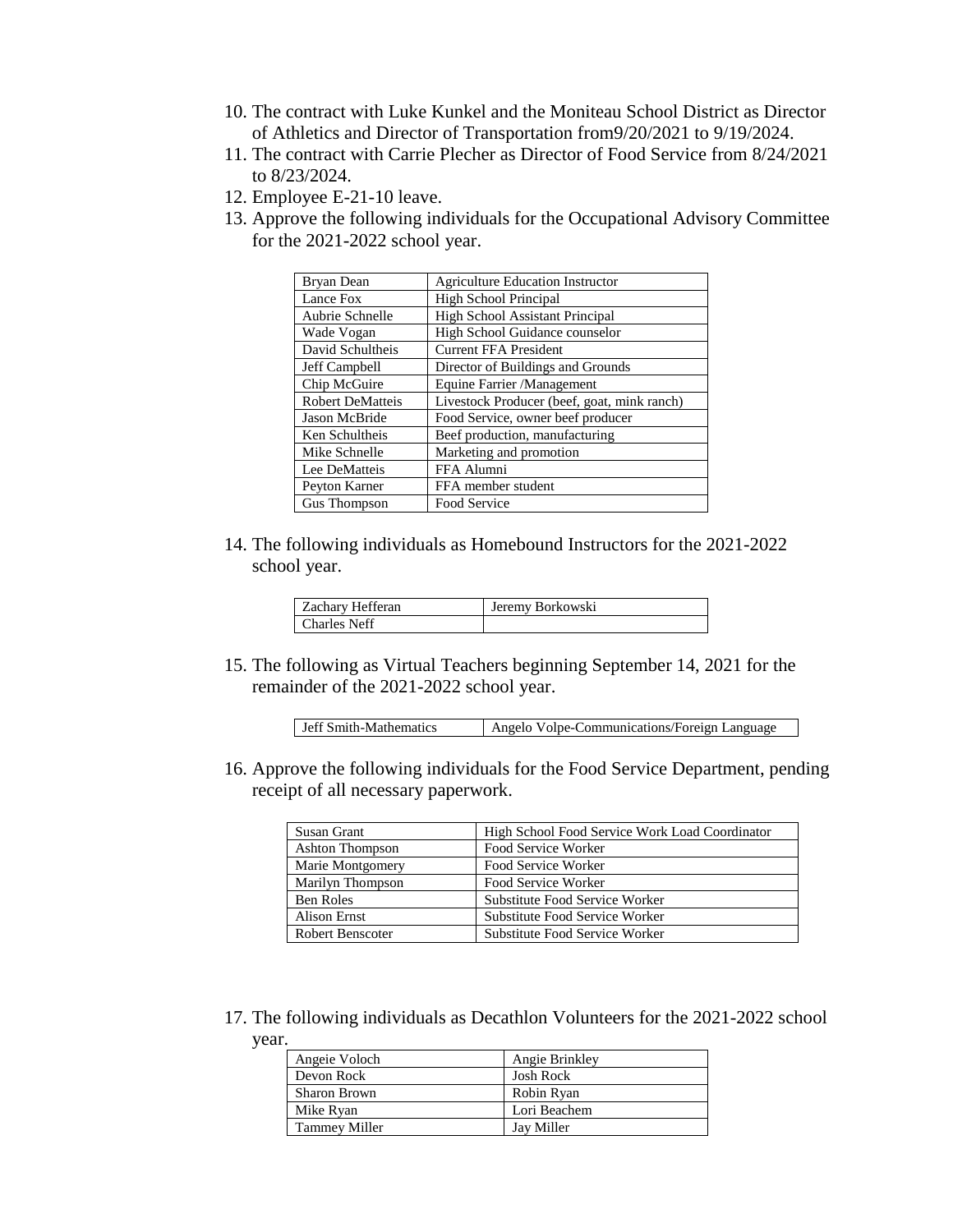| <b>Kristy Fedorchak</b> | Brenna Collard     |
|-------------------------|--------------------|
| Nicol Confer            | <b>Brad Confer</b> |
| Janet Gordon            |                    |

| Motion | Second | . |
|--------|--------|---|
|--------|--------|---|

### **H. Miscellaneous New Business**

- Recommend the Board Approve:
	- 1. First reading of Policy 626 (Federal Fiscal Compliance)
	- 2. First reading of Policy 626-Attachment 1 (Allowability of costs-Federal Programs)
	- 3. First reading of Policy 626-Attachment 2 (Administration of Federal Funds Type of Costs, Obligations and Property Management)
	- 4. First reading of Policy 626- Attachment 3 (Grant Subrecipient Monitoring Procedures- Federal Programs)
	- 5. First reading of Policy 626-Attachment 4- (Cash Management- Federal Programs)
	- 6. First reading of Policy 626- Attachment 5 (Procurement- Federal Programs)
	- 7. First reading of Policy 203(Immunizations and Communicable Diseases)
	- 8. First reading of Policy 331 ( Job Related Expenses)
	- 9. First reading of Policy 803 (School Calendar)
	- 10. First reading of Policy 904 (Public Attendance at School Events)
	- 11. First reading of Policy 907 (School Visitors)
	- 12. First reading of Policy 218.3 (Discipline of Student convicted/Adjudicated of Sexual Assault) Adopt this policy.
	- 13. First reading of Policy 252 (Dating violence)
	- 14. First reading of Policy 805 (Emergency Preparedness and Response)
	- 15. First reading of Policy 805.2 ( School Security Personnel ) needs adopted
	- 16. Placement of Student P-21-05.
	- 17. Placement of Student P-21-06.
	- 18. Early graduation for Student S-21-01.
	- 19. Homebound for Student HB-21-04.
	- 20. ARP ESSER Health and Safety Plan Guidance & Template with the flow chart.
	- 21. Butler County Children's Center Inc. DBA Early Learning Connections for the 2021-2022 school year.

Motion Second Vote Vote

## **I. Conference Requests**

- Recommend the Board Approve:
	- 1. Carrie Plecher to *Pittsburgh Regional Food Service Directors Conference* at Seven Springs on September 24, 2021, at a cost of \$106.29 to the district.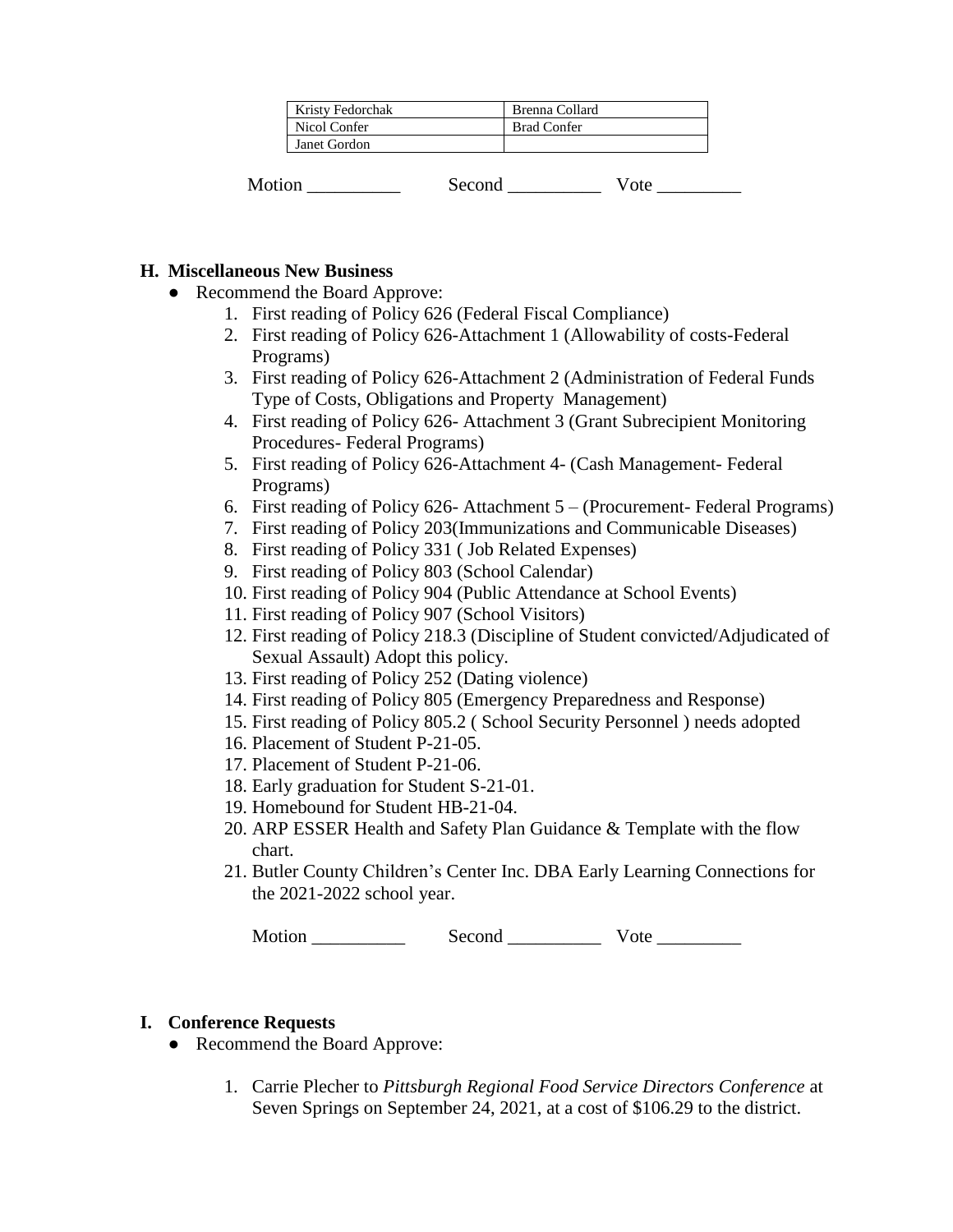Motion \_\_\_\_\_\_\_\_\_\_\_\_\_\_\_ Second \_\_\_\_\_\_\_\_\_\_\_\_ Vote \_\_\_\_\_\_\_\_\_\_

### **J. Field Trip Requests**

- Recommend the Board Approve:
	- 1. Approximately 95 tenth grade students and teachers to Fight 93 Memorial at Shanksville, PA on October 29, 2021 at a cost of \$440.00 to the district.
	- 2. Approximately 3 Life Skill Students to Slippery Rock University TAP Program on September 20, 22, 24, 27, 29, October 1, 4, 6, 8, 13, 15, 18, 20, 22, 25, 27, 29, November 1, 3, 5, 8, 10, 12, 15, 17, 19, 22, 24, 29 and December 1, 3, 6,At a cost of \$648 to the district.

Motion \_\_\_\_\_\_\_\_\_\_ Second \_\_\_\_\_\_\_\_\_\_ Vote \_\_\_\_\_\_\_\_\_

### **K. Finance**

#### **L. Superintendent's Report**

### **M. Staff Communication**

Mr. Fox Mrs. Fox Mrs. Bredl Mr. Thompson Mr. DiCaprio Mr. Campbell

Mrs. Burdick Mrs. Schnelle Mr. Greenawalt Mrs. Plecher

#### **N. Miscellaneous**

#### **O. Public Action on Executive Session (if necessary) 8:00 p.m.**

## **Proposed Board Agenda for Regular Board Session of September 27, 2021**

#### **6:30 p.m. Executive Session**

**7:00 p.m.**

- **A. Call to Order**
- **B. Roll Call**

| Randy Armagost                 | Michael Baptiste | Mark DeMatteis       |
|--------------------------------|------------------|----------------------|
| Linda Dillaman                 | Joann Duke       | Trixie Heck          |
| Michael Panza                  | Jennifer Rottman | <b>Matthew Zietz</b> |
| <b>B. Public Communication</b> |                  |                      |